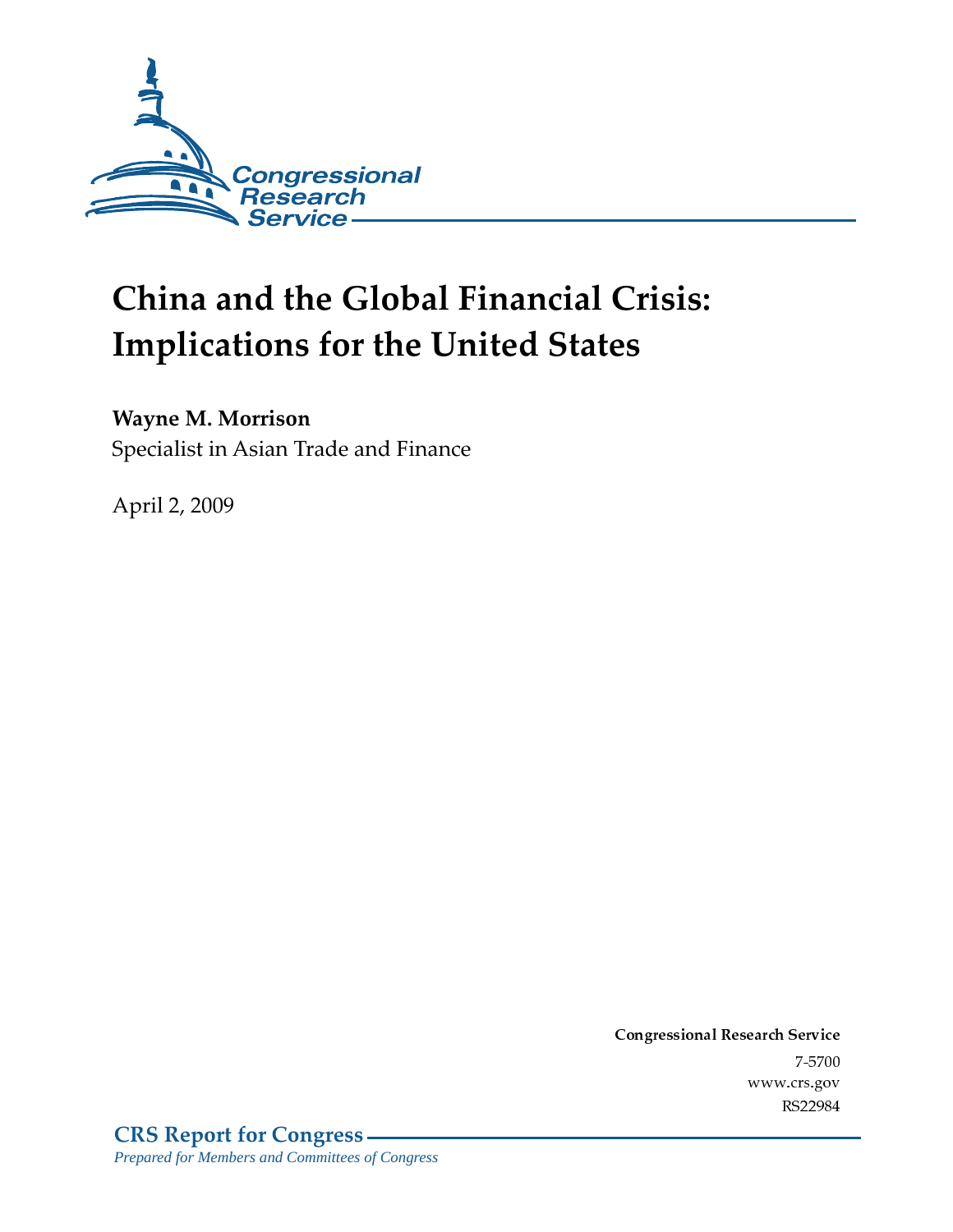### Summary

Over the past several years, China has enjoyed one of the world's fastest growing economies and has been a major contributor to world economic growth. However, the current global financial crisis threatens to significantly slow China's economy. Several Chinese industries, particularly the export sector, have been hit hard by crisis, and millions of workers have reportedly been laid off. This situation is of great concern to the Chinese government, which views rapid economic growth as critical to maintaining social stability. China is a major economic power and holds huge amounts of foreign exchange reserves, and thus its policies could have a major impact on the global economy. For example, the Chinese government in November 2008 announced plans to implement a \$586 billion package to help stimulate the domestic economy. If successful, this plan could also boost Chinese demand for imports. In addition, in an effort to help stabilize the U.S. economy, China might boost its holdings of U.S. Treasury securities, which would help fund the Federal Government's borrowing needs to purchase troubled U.S. assets and to finance economic stimulus packages. However, some U.S. policymakers have expressed concerns over the potential political and economic implications of China's large and growing holdings of U.S. Government debt securities. This report will be updated as events warrant.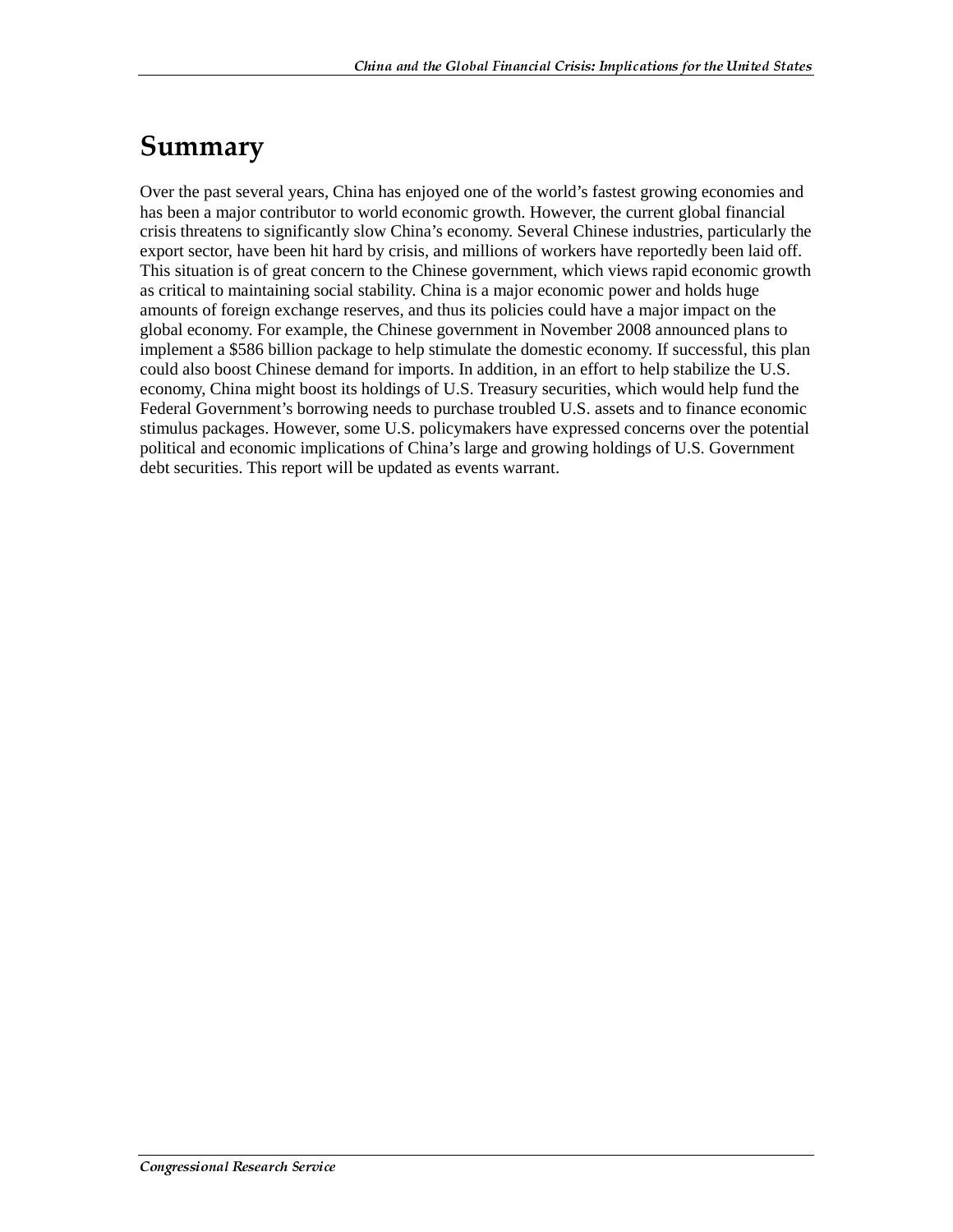# **Contents**

#### Figures

#### **Contacts**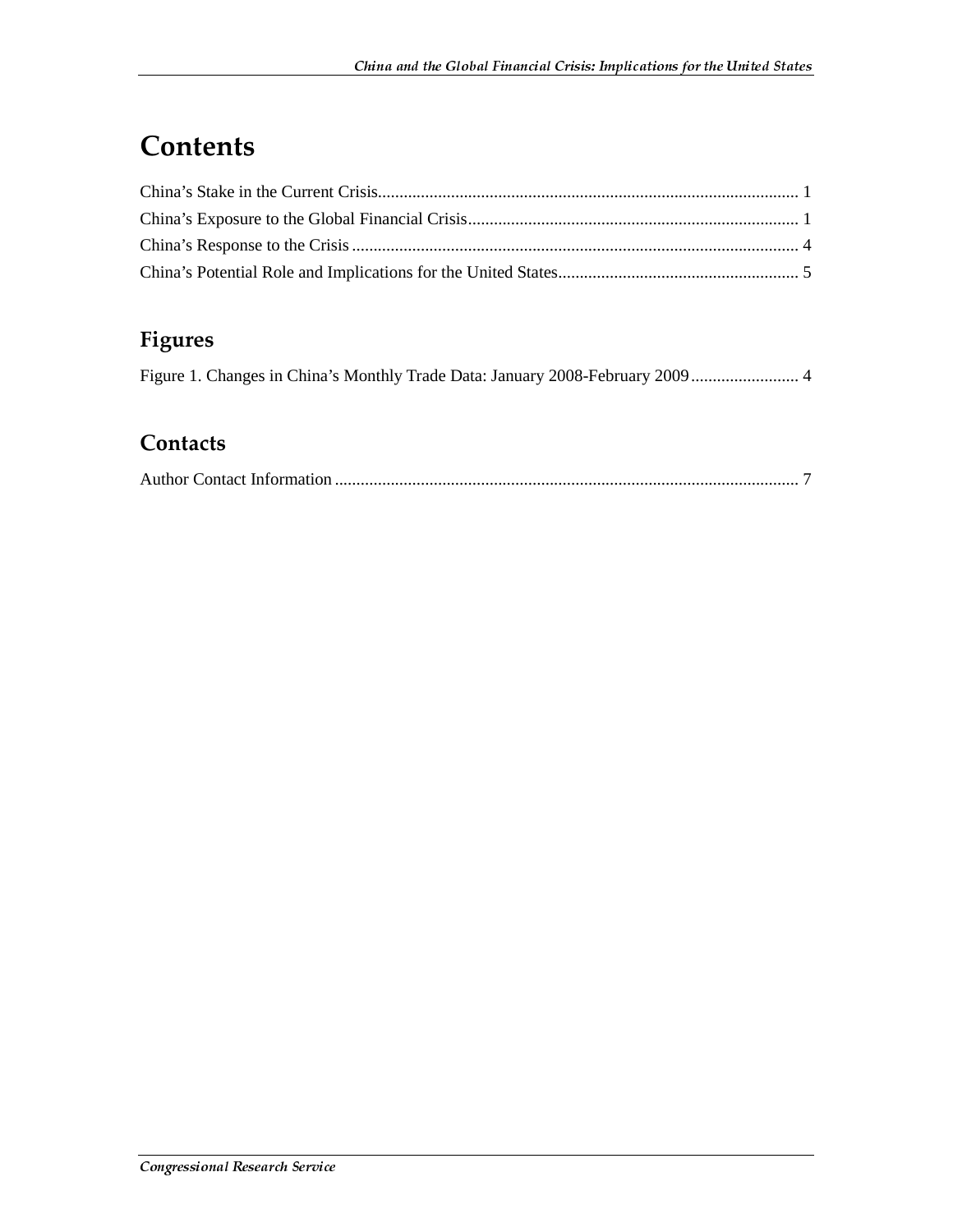### **China's Stake in the Current Crisis**

China's economy is heavily dependent on global trade and investment flows. In 2007, China overtook the United States to become the world's second largest merchandise exporter after the European Union (EU). China's net exports (exports minus imports) contributed to one-third of its GDP growth in 2007. The Chinese government estimates that the foreign trade sector employs more than 80 million people, of which 28 million work in foreign-invested enterprises.<sup>1</sup> Foreign direct investment (FDI) flows to China have been a major factor behind its productivity gains and rapid economic growth. FDI flows to China in 2007 totaled \$75 billion, making it the largest FDI recipient among developing countries and the third largest overall, after the EU and the United States. A global economic slowdown (especially among its major export markets—the United States, the EU, and Japan) could have a significant negative impact on China's export sector and industries that depend on FDI flows. There are indications that the Chinese economy is already slowing down. Chinese real annual GDP growth slowed from 13.0% in 2007 to 9.0% in 2008. China's year-on-year fourth quarter GDP growth was 6.8%. Some analysts contend that China's real GDP growth from the third quarter of 2008 to the fourth quarter of 2008 on an annualized basis was near zero.<sup>2</sup> Some analysts contend annual economic growth of less than 8% could lead to social unrest in China, given that an estimated 20 million people seek jobs every year (including migrant workers that move to urban centers and high school and college graduates). $3$ According to the International Monetary Fund (IMF), China was the single most important contributor to world economic growth in 2007.<sup>4</sup> Thus, a Chinese economic slowdown would not only affect China, but could also have global implications as well.

### **China's Exposure to the Global Financial Crisis**

The extent of China's exposure to the current global financial crisis, in particular from the fallout of the U.S. sub-prime mortgage problem, is unclear.<sup>5</sup> On the one hand, China places numerous restrictions on capital flows, particularly outflows, in part so that it can maintain its managed float currency policy.<sup>6</sup> These restrictions limit the ability of Chinese citizens and many firms to invest their savings overseas, compelling them to invest those savings domestically, (such as in banks, the stock markets, real estate, and business ventures), although some Chinese attempt to shift funds overseas illegally. Thus, the exposure of Chinese private sector firms and individual Chinese investors to sub-prime U.S. mortgages is likely to be small.

<sup>&</sup>lt;sup>1</sup> *Invest in China*, September 10, 2007.

 $2$  Associated Press, "China's official data masks severity of slump, February 6, 2009.

<sup>3</sup> According to *Xinhua Net* (March 9, 2008), China's Labor and Social Security Minister Tian Chengping warned that the employment situation in China in 2008 was expected to be "very severe."

<sup>4</sup> *IMF Survey Magazine: What the Numbers Show*, October 17, 2007.

<sup>&</sup>lt;sup>5</sup> Some analysts contend that China's policy of keeping the value of its currency low against the dollar and large purchases of U.S. debt may have been a contributing cause to the current global financial crisis.

<sup>&</sup>lt;sup>6</sup> China's central bank manages its currency (the renminbi or yuan) against a basket of major currencies (largely the U.S. dollar) by heavily intervening in international currency markets to maintain targeted exchange rates. See CRS Report CRS Report RL32165, *China's Currency: Economic Issues and Options for U.S. Trade Policy*, by Wayne M. Morrison and Marc Labonte.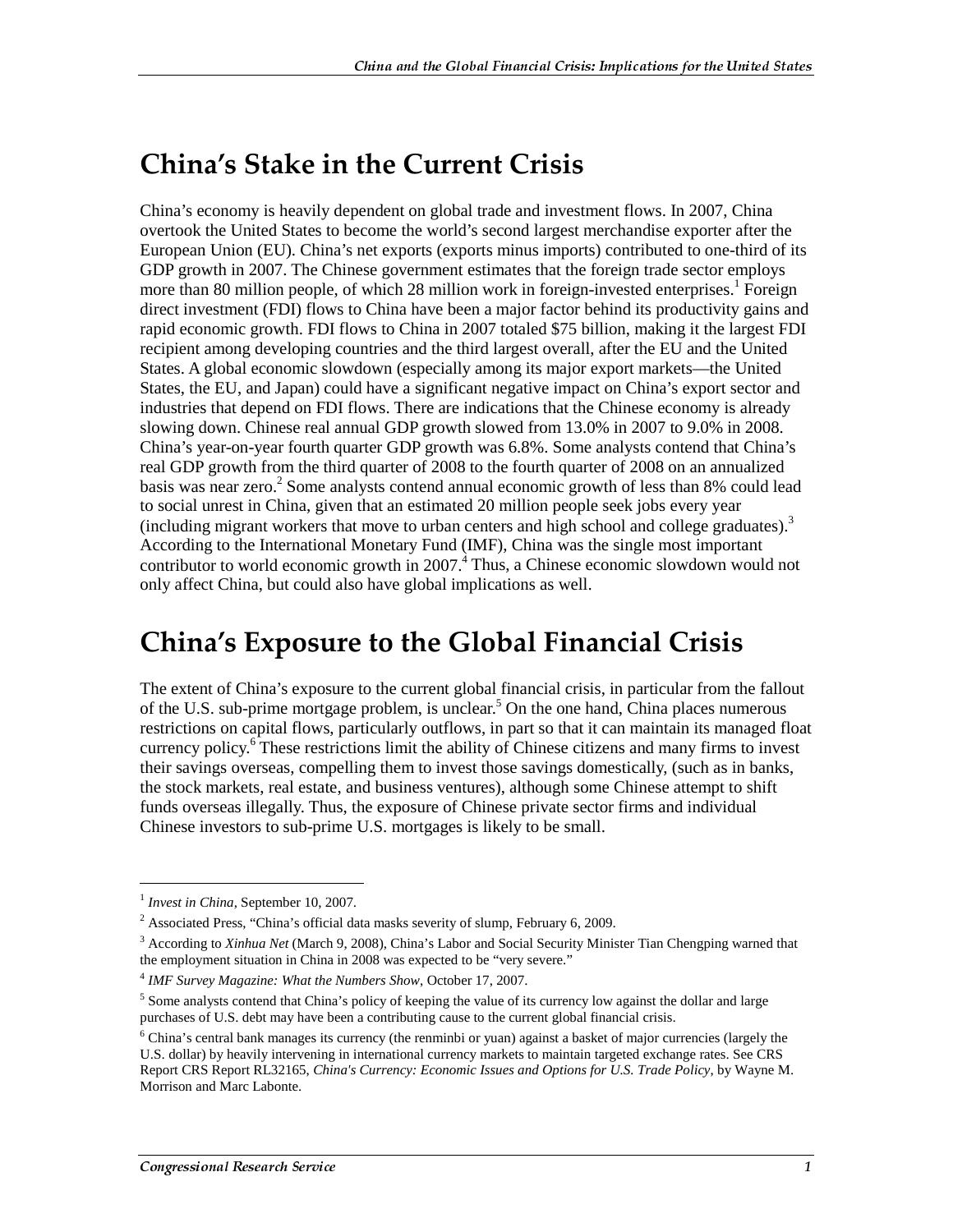Moreover, Chinese government entities, such as the State Administration of Foreign Exchange, the China Investment Corporation (a \$200 billion sovereign wealth fund created in 2007),<sup>7</sup> state banks, and state-owned enterprises, may have been more exposed to troubled U.S. mortgage securities. Chinese government entities account for the lion's share of China's (legal) capital outflows, much of which derives from China's large and growing foreign exchange reserves. These reserves rose from \$403 billion in 2003 (year end) to \$1.95 trillion as of December 2008.<sup>8</sup> In order to earn interest on these holdings. the Chinese government invests in overseas assets. A large portion of China's reserves are believed to be invested in U.S. securities, such as long-term (LT) Treasury debt (used to finance the federal deficit), LT U.S. agency debt (such as Freddie Mac and Fannie Mae mortgage-backed securities), LT U.S. corporate debt, LT U.S. equities, and short-term (ST) debt.<sup>9</sup> The Treasury Department estimates that, as of June 2008, China's holdings of U.S. securities totaled \$1,205 billion (up from \$922 billion in June 2007), making it the  $2<sup>nd</sup>$ largest foreign holder of such securities (after Japan).<sup>10</sup> Of this total, \$527 billion were in LT U.S. agency securities,  $11$  \$522 billion were in LT Treasury securities, \$100 billion in LT equities, \$26 billion in LT corporate securities, and \$30 billion in ST debt.

If China held troubled sub-prime mortgage backed securities, they would likely be included in the corporate securities category and certain U.S. equities (which include investment company share funds, such as open-end funds, closed-end funds, money market mutual funds, and hedge funds) which may have been invested in real estate. However, these were a relatively small share of China's total U.S. securities holdings.12 China's holdings of Fannie Mae and Freddie Mac securities (though not their stock) were likely to have been more substantial, but less risky (compared to other mortgage-backed securities), especially after these two institutions were placed in conservatorship by the Federal Government in September 2008 and thus have government backing.

The Chinese government generally does not release detailed information on the holdings of its financial entities, although some of its banks have reported on their level of exposure to subprime U.S. mortgages.<sup>13</sup> Such entities have generally reported that their exposure to troubled subprime U.S. mortgages has been minor relative to their total investments, that they have liquidated such assets and/or have written off losses, and that they (the banks) continue to earn high profit margins.<sup>14</sup> For example, the Bank of China (one of China's largest state-owned commercial banks) reported in March 2008 that its investment in asset-backed securities supported by U.S.

 $12$  According to the Treasury Department, China was not among the top 10 global investors of U.S. corporate mortgagebacked securities.

<sup>7</sup> For an overview of the China Investment Corporation, see CRS Report RL34337, *China's Sovereign Wealth Fund*, by Michael F. Martin.

<sup>&</sup>lt;sup>8</sup> China's large and growing reserves are largely the result of China's currency policy (which requires the government to intervene in currency markets to prevent the renminbi from appreciating), large levels of FDI, and large trade surpluses.

<sup>&</sup>lt;sup>9</sup> ST debt includes Treasury, agency, corporate, and equity debt with less than one year maturity.

 $10$  Although the Chinese government does not make public the dollar composition of its foreign exchange holdings, many analysts estimate this level to be around 70%. Based on this estimate, China's holdings of such securities may have risen to about \$1.4 trillion through the end of 2008, and it is likely that China surpassed Japan by the end of 2008 as the largest foreign holder of U.S. securities.

<sup>&</sup>lt;sup>11</sup> China was the largest foreign holder of U.S. agency debt, accounting for 36% of total as of June 2008.

<sup>13</sup> *Financial Times*, September 11, 2008.

<sup>&</sup>lt;sup>14</sup> According to Caijing.com, Chinese banks held \$670 million worth of bonds issued by U.S. investment bank Lehman Brothers when it went bankrupt in September 2008.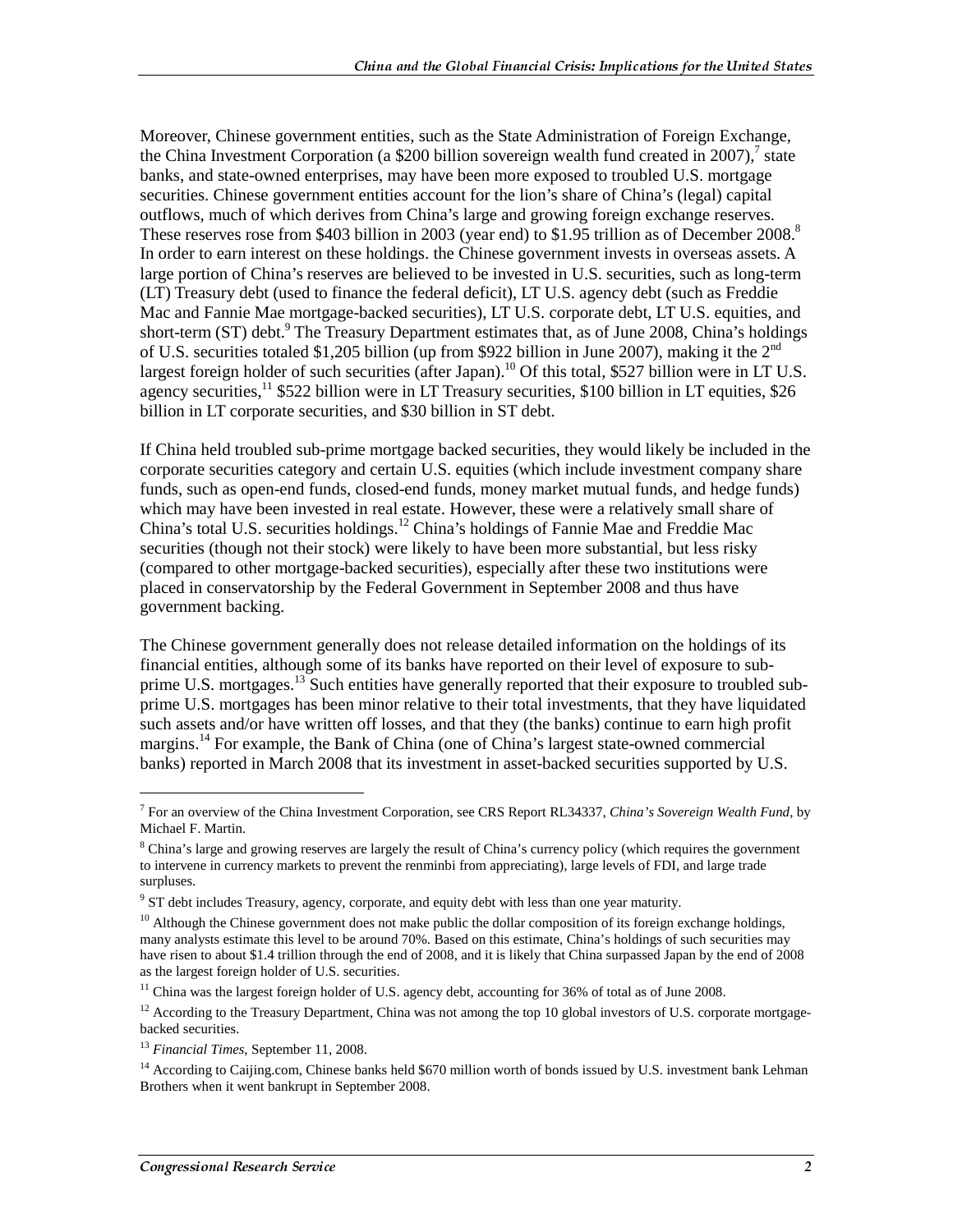sub-prime mortgages totaled \$10.6 billion in 2006 (accounting for 3.5% of its investment securities portfolio). In October 2008, it reported that it had reduced holdings of such securities to \$3.3 billion (1.4% of its total securities investments) by the end of September 2008, while its holdings of debt securities issued or backed by Freddie Mac and Fannie Mae were at \$10 billion. *Fitch Ratings* service reported that the Bank of China's exposure to U.S. sub-prime-related investments was the largest among Asian financial institutions, and that further losses from these investments were likely, but went on to state that the Bank of China would be able to absorb any related losses "without undue strain."15

However, China's economy has not been immune to effects of the global financial crisis, given its heavy reliance on trade and foreign direct investment (FDI) for its economic growth. Numerous sectors have been hard hit.<sup>16</sup> To illustrate:

- The real estate market in several Chinese cities has exhibited signs of a bubble that is bursting, including a slowdown in construction, falling prices and growing levels of unoccupied buildings. This has increased pressure on the banks to lower interest rates further to stabilize the market.
- The value of China's main stock market index, the Shanghai Stock Exchange Composite Index, dropped by 36% from June 2, 2008 to March 18, 2009.<sup>17</sup>
- China's trade has plummeted in recent months (see **Figure 1**). For example, exports and imports in February 2009 were down 25.7% and 24.1%, respectively on a year-on-year basis. The decline in exports was the biggest monthly decline every recorded.
- The level of FDI flows to China has fallen four months in a row (November 2008-February 2009). Monthly FDI flows to China dropped by 15.8% in February 2009 and by 32.6% in January (year-on-year basis).
- Numerous press reports indicate sharp reductions of production and employment in China. The Chinese government in January 2009 estimated that 20 million migrant workers had lost their jobs in 2008 because of the global economic slowdown.
- *Global Insight*, an international forecasting firm, estimates that China's real GDP growth will slow to 5.7% in 2009.<sup>18</sup> Some analysts contend annual economic growth of less than 8% could lead to social unrest, given that every year there are 20 million new job seekers in China.<sup>19</sup>

<sup>15</sup>*Fitch Ratings*, Press Release, January 24, 2008.

<sup>&</sup>lt;sup>16</sup> China's economy was already slowing down before the global financial crisis hit. This was in large part the result of government efforts to slow the rate of inflation. China's real GDP growth fell from 13% in 2007 to 9% in 2008. The global financial crisis has sharply diminished economic growth. Thus, the Chinese government has abandoned its antiinflation policies and instead has sought to stimulate the economy.

<sup>&</sup>lt;sup>17</sup> However, the Shanghai Index is one of the few global indexes to experience positive growth in 2009; from January 5, 2009 to March 18, 2009, it was up 18%.

<sup>18</sup> Global Insight*, China*, March 18, 2009.

<sup>&</sup>lt;sup>19</sup> According to *Xinhua Net* (March 9, 2008), China's Labor and Social Security Minister Tian Chengping warned that the employment situation in China in 2008 was expected to be "very severe," noting that towns and cities would be able to provide only 12 million new jobs.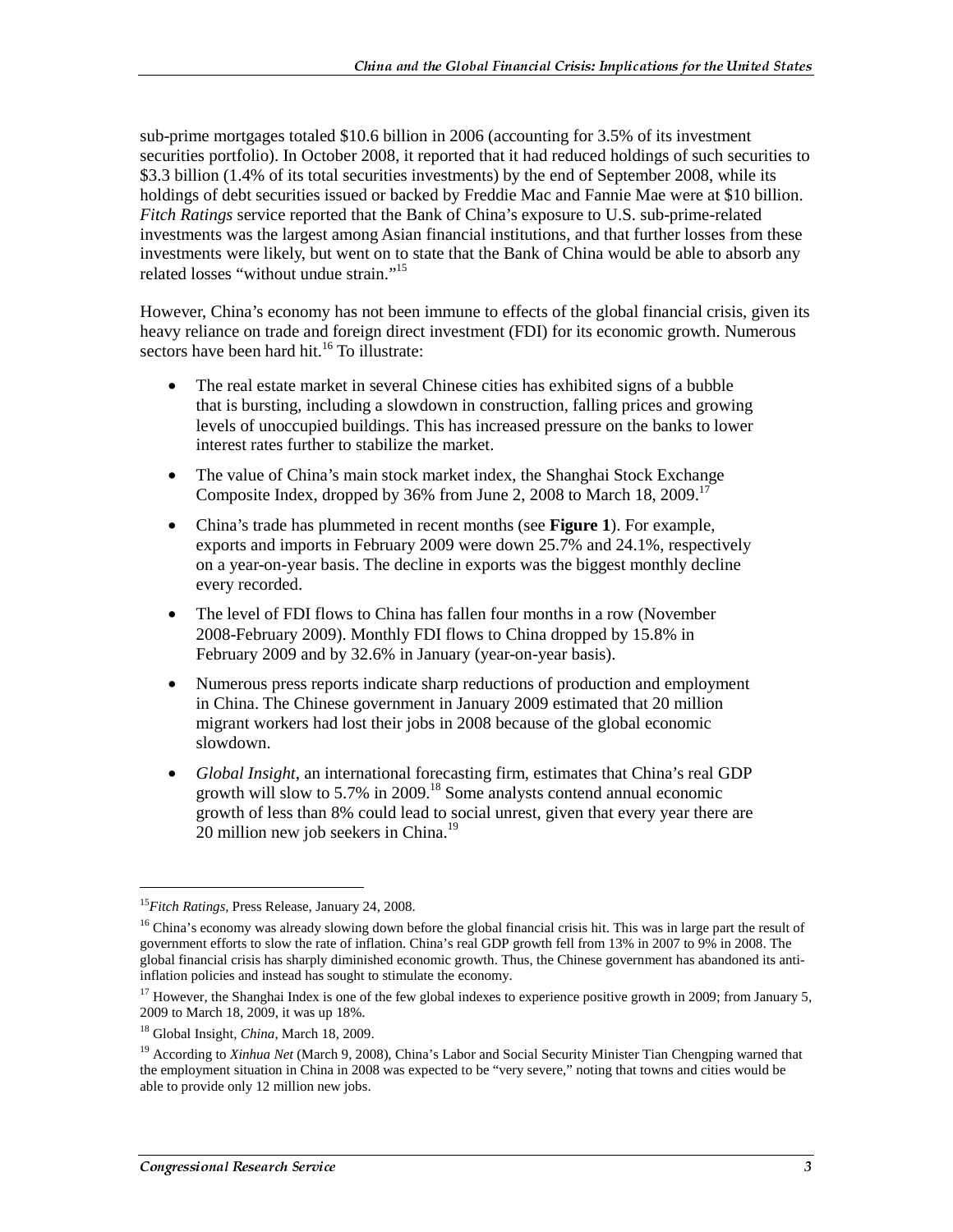

Figure 1. Changes in China's Monthly Trade Data: January 2008-February 2009

Source: Global Insight and China's Customs Administration.

### **China's Response to the Crisis**

China has taken a number of steps to respond to the global financial crisis. On September 27, 2008, Jiabao reportedly stated that "What we can do now is to maintain the steady and fast growth of the national economy, and ensure that no major fluctuations will happen. That will be our greatest contribution to the world economy under the current circumstances."<sup>20</sup> On October 25, 2008, a Chinese Foreign Affairs official was reported by China's media as saying that China supported "effective and comprehensive reforms" of the global financial system. On October 30, another official stated: "In the future we are also willing, within the ambit of our abilities, to continue positively considering participating in a range of rescue plans."

On October, 8, 2008, China's central bank announced a cut (50 basis points) to its benchmark interest rate (and the reserve-requirement ratio), which coincided with rate cuts by the U.S. Federal Reserve and several other major central banks. China cut its rates again (by 27 basis points) on October 29 following the Federal Reserve's cut (by 50 basis points). China has also indicated plans to make greater efforts to shore up its own economy to promote greater domestic demand, boost living standards in the poorer sections of the country, achieve more balanced economic growth (e.g., lowering dependency on exports), and address a number of economic and social issues, such as boosting energy efficiency, lowering pollution, narrowing income disparities, and improving the social safety net (such as health care, education, pensions, and social security). A number of initiatives were announced by the government in October 2008, including plans to: implement a new economic stimulus package, including an acceleration of construction projects, new export tax rebates; tax and interest rate cuts on housing transactions; increased agriculture subsidies and new loans for small and medium-sized enterprises; and

j

<sup>20</sup> *Chinaview*, September 27, 2008.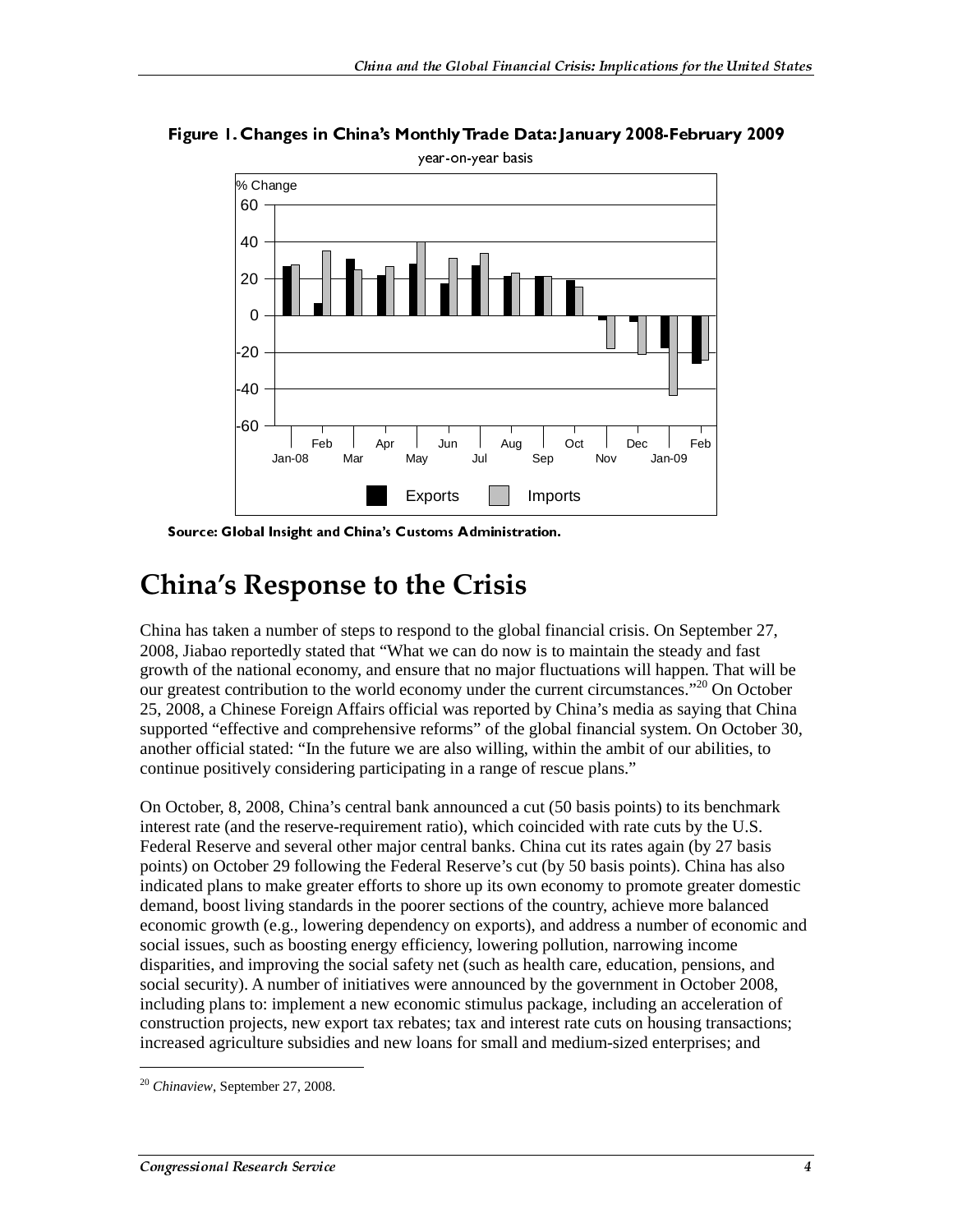elimination of taxes on interest income from stocks and savings.<sup>21</sup> On November 9, 2008, the Chinese government announced it would implement a two-year \$586 billion stimulus package, mainly dedicated to infrastructure projects. The package would finance programs in 10 major areas, including affordable housing, rural infrastructure, water, electricity, transport, the environment, technological innovation and rebuilding areas hit by disasters (especially, areas that were hit by the May 12, 2008 earthquake).<sup>22</sup> On April 1, 2009, Chinese President Hu Jintao stated that the economic stimulus was beginning to take effect. The Chinese government predicts that the stimulus package will add between 1.5 and 1.9 percentage points to the underlying growth rate in 2009, and that overall GDP growth will be  $8.0\%$ <sup>23</sup> An Asian Development Bank official predicted in March 2009 that China will "emerge from the crisis in better shape than it was before if it can rise to the challenge of rebalancing its economy.<sup>"24</sup>

## **China's Potential Role and Implications for the United States**

Analysts debate what role China might play in responding to the global financial crisis, given its huge foreign exchange reserves but its relative reluctance to become a major player in global economic affairs and its tendency to be cautious with its reserves. Some have speculated that China would, in order to help stabilize its most important trading partner (the United States), boost purchases of U.S. securities (especially Treasury securities) in order to help fund the hundreds of billions of dollars that are expected to be spent by the U.S. government to purchase troubled assets and stimulate the economy.25 Additionally, China might try to shore up the U.S. economy by buying U.S. stocks. On September 21, 2008, the White House indicated that President Bush had called President Hu about the financial crisis and steps the Administration was planning to take. An unnamed Chinese trade official was reported as stating that "the purpose of that call was to ask for China's help to deal with this financial crisis by urging China to hold even more U.S. Treasury bonds and U.S. assets." The official was further quoted as saying that China recognized that it "has a stake" in the health of the U.S. economy, both as a major market for Chinese exports and in terms of preserving the value of U.S.-based assets held by China" and that a stabilized U.S. economy was in China's own interest.26 During her first visit to China in February 2009, Secretary of State Clinton urged China to continue to buy U.S. Treasury securities. Some contend that taking an active role to help the United States (and other troubled economies) would boost China's image as a positive contributor to world economic stability, similar to what occurred during the 1997-1998 Asian financial crisis when it offered financial aid to Thailand and pledged not to devalue its currency.

<sup>21</sup> China *Xinhua News Agency*, Special Report, Financial Crisis.

<sup>22</sup> China *Xinhua News Agency*, November 12, 2008.

<sup>23</sup> Global Insight*, Country Intelligence Analysis*, March 23, 2009.

<sup>24</sup> Asian Development Bank*, News Release*, March 31, 2009.

<sup>&</sup>lt;sup>25</sup> According to the Treasury Department, China overtook Japan in September 2008 as the largest foreign holder of U.S. Treasury securities. As of January 2009, China's holdings totaled \$740 billion, accounting for 24.1% of total foreign holdings of U.S. Treasury securities. China accounted for more than one-third of total new purchases of these securities by foreign investors from January 2008 to January 2009.

<sup>26</sup> *Inside U.S. Trade, China Trade Extra*, September 24, 2008.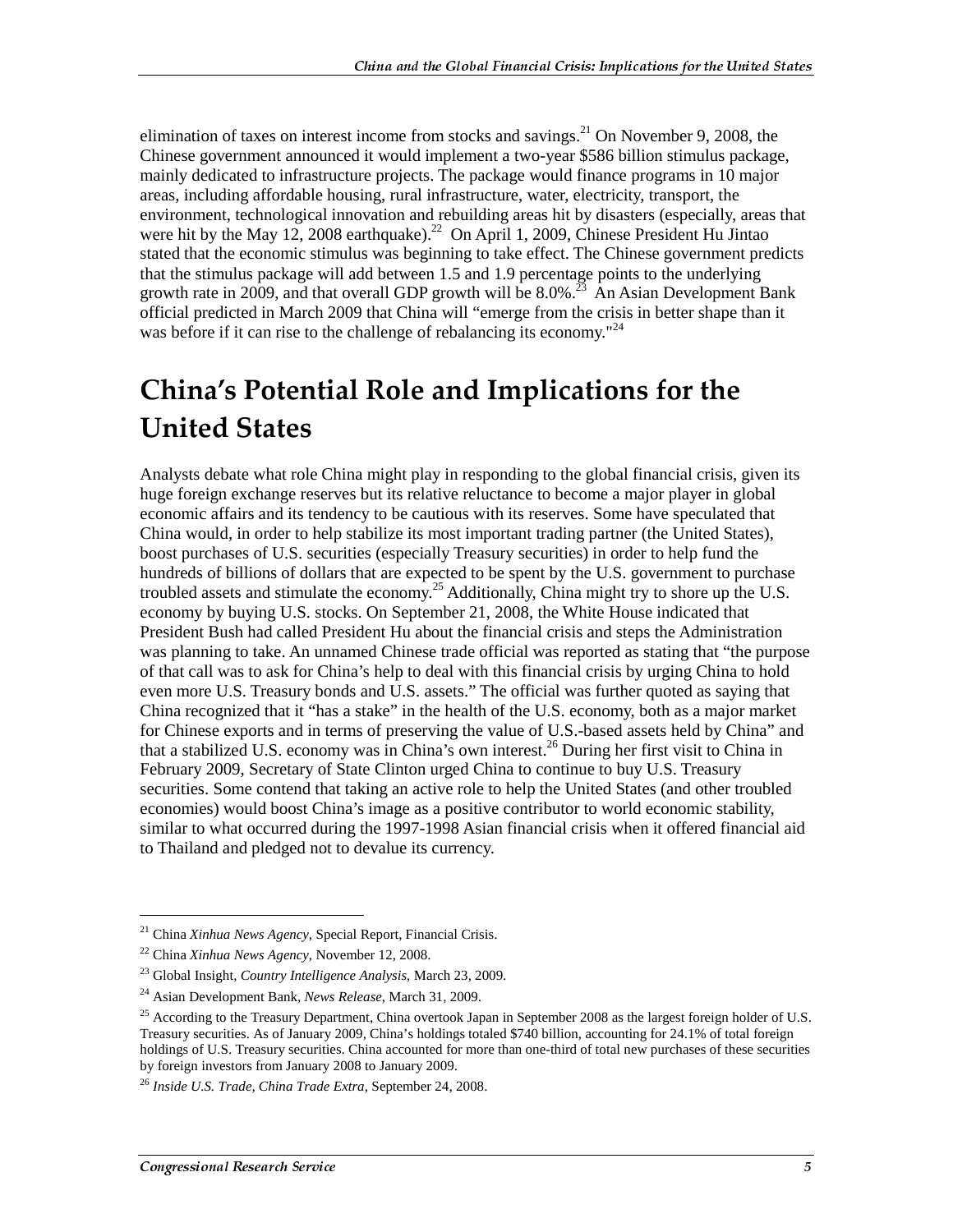On the other hand, there are a number of reasons why China might be reluctant to significantly increase its investments of U.S. assets. One concern could be whether increased Chinese investments in the U.S. economy would produce long-term economic benefits for China. Some Chinese investments in U.S. financial companies have fared poorly, and Chinese officials could be reluctant to put additional money into investments that were deemed to be too risky.<sup>27</sup> Secondly, a sharp economic downturn of the Chinese economy would likely increase pressure to invest money at home, rather than overseas. Many analysts (including some in China) have questioned the wisdom of China's policy of investing a large volume of foreign exchange reserves in U.S. government securities (which offer a relatively low rate of return) when China has such huge development needs at home.<sup>28</sup> China's holdings of U.S. securities at the end of 2008 are estimated to be roughly equivalent to over \$1,000 per person in China, a significant figure for a country with a per capita GDP of about \$3,190  $(2008)^{29}$  On March 13, 2009, Chinese Premier Wen Jiabao at a news conference stated that he was "a little bit worried" about the safety of Chinese assets in the United States<sup>30</sup> On March 24, 2009, the governor of the People's Bank of China, Zhou Xiaochuan, published a paper calling for the replacing the U.S. dollar as the international reserve currency with a new global system controlled by the International Monetary Fund.<sup>31</sup> Many analysts (including some in China) have questioned the wisdom of China's policy of investing a large level of foreign exchange reserves in U.S. government securities, which offer a relatively low rate of return when China has such huge development needs at home.

While additional large-scale Chinese purchases of U.S. securities might provide short-term benefits to the U.S. economy and may be welcomed by some policymakers, they could also raise a number of issues and concerns. Some U.S. policymakers have expressed concern that China might try to use its large holdings of U.S. securities as leverage against U.S. policies it opposes. For example, various Chinese government officials reportedly suggested on a number of occasions in the past that China could dump (or threaten to dump) a large share of its holdings in order to counter U.S. pressure (such as threats of trade sanctions) on various trade issues (such as China's currency policy). In exchange for new purchases of U.S. debt, China would likely want U.S. policymakers to lower expectations that China will move more rapidly to reform its financial sector and/or allow its currency to appreciate more substantially against the dollar.<sup>32</sup> Some analysts have suggested that China could choose to utilize its reserves to buy stakes in various distressed U.S. industries. However, this could also raise concerns in the United States that China was being allowed to buy equity or ownership in U.S. firms at rock bottom prices, that technology and intellectual property from acquired firms could be transferred to Chinese business entities (boosting their competitiveness vis-a-vis U.S. firms), and that becoming a large

<sup>&</sup>lt;sup>27</sup> For example, in June 2007, China's sovereign wealth fund bought \$3 billion worth of shares from Blackstone LP (a U.S. private equity firm) at \$31 each, but the value of those shares fell to \$7.3 as of April1 1, 2009.

 $^{28}$  China could use some of these reserves to purchase foreign imports, such as food, equipment, raw materials, consumer goods, etc. However, a significant sell-off of U.S. assets could destabilize the value of China's remaining U.S. assets and could weaken its ability to maintain its exchange rate goals. A similar result would occur if the government sold off its dollar holdings in China to obtain renminbi to be used to stimulate the domestic economy—it would cause the value of the renminbi to depreciate against the dollar, which could decrease exports.

 $^{29}$  As long as the Chinese government continues to intervene in currency markets to keep the value of the renminbi low against the dollar, and continues to experience large trade surpluses, it will have relatively few options for dealing with additional foreign exchange reserves, other than to keep buying U.S. assets.

<sup>&</sup>lt;sup>30</sup> Xinhua News Agency, March 13, 2009.

<sup>31</sup> *Financial Times*, "China calls for new reserve currency," March 24, 2009.

 $32$  China's currency has appreciated by about 19% to the dollar since reforms were made in July 2005, but many U.S. policymakers contend that it remains significantly undervalued.